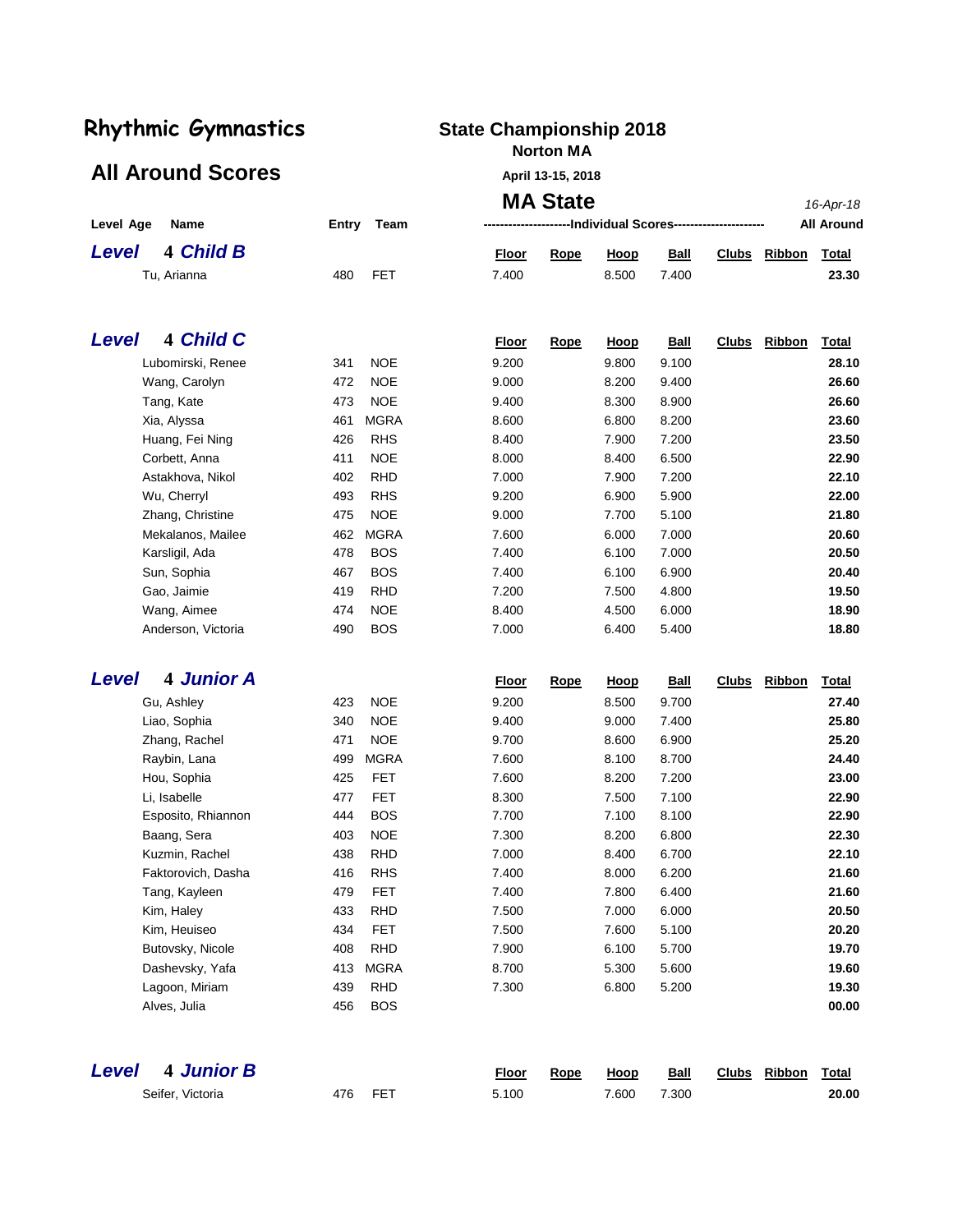## All Around Scores **April 13-15, 2018**

## **Norton MA**

|                            |                    | <b>MA State</b>                                                    | 16-Apr-18              |
|----------------------------|--------------------|--------------------------------------------------------------------|------------------------|
| Level Age<br>Name          | Team<br>Entry      | --Individual Scores---                                             | <b>All Around</b>      |
| 5 Child C<br><b>Level</b>  |                    | <b>Floor</b><br><b>Rope</b><br><u>Hoop</u><br><b>Ball</b><br>Clubs | Ribbon<br><b>Total</b> |
| Kronmiller, Ruthie         | <b>RHS</b><br>522  | 11.000<br>10.500<br>11.400<br>9.700                                | 42.60                  |
| Borskiy, Victoria          | <b>FET</b><br>540  | 8.600<br>10.200<br>10.800<br>10.000                                | 39.60                  |
| Wang, Michelle.            | 539<br>FET         | 10.500<br>9.900<br>9.900<br>8.000                                  | 38.30                  |
| Liang, Aylin               | <b>MGRA</b><br>531 | 8.700<br>9.700<br>10.600<br>9.100                                  | 38.10                  |
| Tang, Anna                 | 574<br><b>NOE</b>  | 10.100<br>7.500<br>10.400<br>8.600                                 | 36.60                  |
| Xu, Katie                  | <b>RHD</b><br>586  | 9.400<br>8.000<br>9.400<br>8.600                                   | 35.40                  |
| Feng, Laura                | <b>MGRA</b><br>525 | 9.400<br>7.400<br>8.600<br>8.800                                   | 34.20                  |
| Tolstoy, Alexandra         | 584<br><b>RHD</b>  | 5.700<br>8.800<br>9.100<br>6.900                                   | 30.50                  |
| Polina, Yekaterina         | 585<br><b>RHD</b>  | 8.700<br>6.500<br>8.200<br>6.700                                   | 30.10                  |
| Modrzynska, Marianna       | <b>BOS</b><br>509  | 7.700<br>8.200<br>6.300<br>7.900                                   | 30.10                  |
| McCandless, Mia            | <b>BOS</b><br>510  | 7.000<br>7.600<br>6.800<br>8.600                                   | 30.00                  |
| Kozinsky, Sania            | <b>MGRA</b><br>526 | 8.900<br>7.700<br>7.300<br>5.300                                   | 29.20                  |
|                            |                    |                                                                    |                        |
| 5 Junior A<br><b>Level</b> |                    | Clubs<br><u>Floor</u><br><b>Rope</b><br><u>Hoop</u><br><u>Ball</u> | Ribbon<br><u>Total</u> |
| Chen, Jodie                | <b>NOE</b><br>572  | 9.500<br>10.000<br>10.000<br>10.500                                | 40.00                  |
| Zhang, Sarah               | <b>MGRA</b><br>528 | 9.700<br>9.500<br>9.200<br>9.100                                   | 37.50                  |
| Dong, Juliet               | 521<br><b>RHS</b>  | 7.700<br>10.000<br>10.300<br>8.500                                 | 36.50                  |
| Borskiy, Aliyah            | 538<br>FET         | 8.400<br>8.800<br>10.800<br>8.100                                  | 36.10                  |
| Goli, Ariana               | 582<br><b>RHD</b>  | 8.900<br>8.800<br>8.400<br>8.100                                   | 34.20                  |
| Loomis, Corina             | <b>NOE</b><br>573  | 9.000<br>7.500<br>7.400<br>9.700                                   | 33.60                  |
| Zhang, Sarah.              | <b>NOE</b><br>571  | 8.100<br>8.200<br>8.700<br>8.500                                   | 33.50                  |
| Chen, Ally                 | <b>MGRA</b><br>524 | 8.000<br>7.900<br>7.900<br>9.300                                   | 33.10                  |
| Sharif, Nyla               | 502<br><b>BOS</b>  | 7.500<br>7.700<br>7.700<br>10.000                                  | 32.90                  |
| Kang, Ella                 | 583<br><b>RHD</b>  | 9.100<br>9.100<br>6.900<br>7.700                                   | 32.80                  |
| Kontorovich, Polina        | <b>BOS</b><br>506  | 6.800<br>9.000<br>8.100<br>8.500                                   | 32.40                  |
| Chen, Kaylen               | 581<br><b>RHD</b>  | 8.800<br>7.600<br>9.200<br>6.600                                   | 32.20                  |
| Anderson, Vanessa          | 501<br><b>BOS</b>  | 7.600<br>8.800<br>8.000<br>7.300                                   | 31.70                  |
| Hopkin, Jane               | <b>MGRA</b><br>529 | 6.100<br>8.000<br>8.100<br>9.100                                   | 31.30                  |
| Jablenski, Nia             | 530<br><b>BRW</b>  | 7.100<br>8.400<br>6.800<br>7.700                                   | 30.00                  |
| McCandless, Kyra           | <b>BOS</b><br>503  | 6.300<br>8.300<br>7.200<br>7.000                                   | 28.80                  |
| Li, Faye                   | 508<br><b>BOS</b>  | 6.000<br>6.900<br>7.300<br>8.400                                   | 28.60                  |
| Hagbi, Mai                 | 504<br><b>BOS</b>  | 5.200<br>7.200<br>7.800<br>5.500                                   | 25.70                  |
| Polnarev, Karen            | 507<br><b>BOS</b>  | 5.500<br>6.600<br>7.400<br>6.200                                   | 25.70                  |
|                            |                    |                                                                    |                        |

| <b>Level</b> 5 Junior B |     |            | Floor | Rope | Hoop  | Ball  |       | Clubs Ribbon Total |       |  |
|-------------------------|-----|------------|-------|------|-------|-------|-------|--------------------|-------|--|
| Werner, Bella           | 537 | <b>FET</b> | 8.000 |      | 8.400 | 9.100 | 8.500 |                    | 34.00 |  |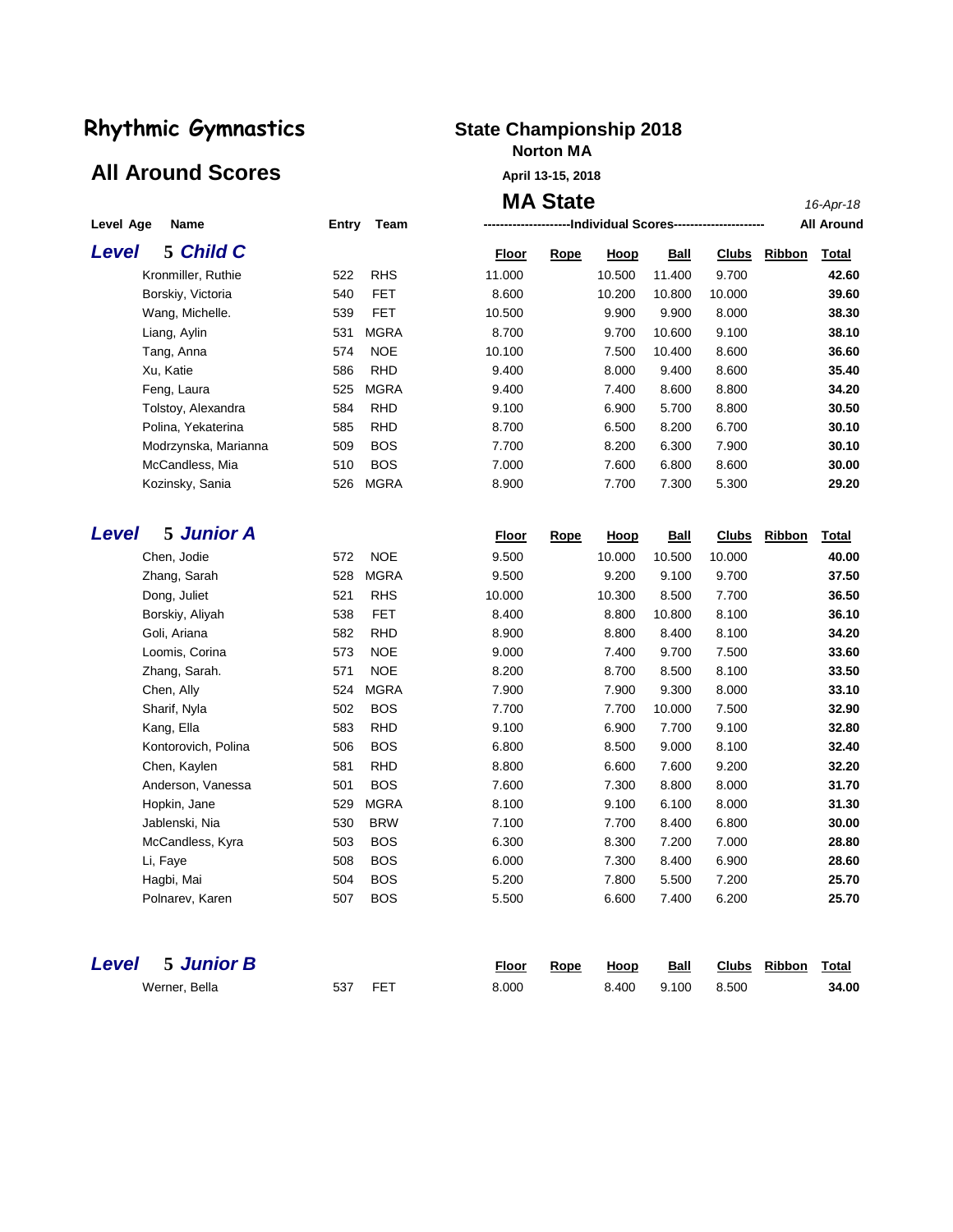### All Around Scores **April 13-15, 2018**

## **Norton MA**

**MA State** *16-Apr-18*

| Name<br>Age<br>Level |                     | Entry | Team        |              | <b>All Around</b><br>----------------------Individual Scores----------------------- |             |             |              |               |              |  |  |
|----------------------|---------------------|-------|-------------|--------------|-------------------------------------------------------------------------------------|-------------|-------------|--------------|---------------|--------------|--|--|
| <b>Level</b>         | <b>6 Child C</b>    |       |             | Floor        | <b>Rope</b>                                                                         | <b>Hoop</b> | <b>Ball</b> | <b>Clubs</b> | Ribbon        | Total        |  |  |
|                      | Faynstein, Michelle | 675   | <b>RHD</b>  | 7.900        | 9.900                                                                               | 9.400       |             |              | 8.300         | 35.50        |  |  |
|                      | Zhu, Annie          | 686   | <b>RHD</b>  | 9.200        | 8.400                                                                               | 9.200       |             |              | 7.300         | 34.10        |  |  |
|                      | Tam, Deven          | 601   | <b>RHD</b>  | 8.600        | 7.800                                                                               | 7.300       |             |              | 9.300         | 33.00        |  |  |
| Level                | <b>6 Junior A</b>   |       |             | <u>Floor</u> | <b>Rope</b>                                                                         | <u>Hoop</u> | <b>Ball</b> | <u>Clubs</u> | <b>Ribbon</b> | <u>Total</u> |  |  |
|                      | Turovskiy, Nadia    | 616   | <b>FET</b>  | 10.400       | 11.700                                                                              | 10.500      |             |              | 11.200        | 43.80        |  |  |
|                      | Xiao, Emma          | 611   | <b>BOS</b>  | 9.500        | 9.800                                                                               | 10.500      |             |              | 9.200         | 39.00        |  |  |
|                      | Cao, Lauren         | 617   | <b>BOS</b>  | 10.100       | 10.600                                                                              | 8.500       |             |              | 9.100         | 38.30        |  |  |
|                      | Lee, Isabella       | 687   | <b>MGRA</b> | 10.300       | 9.100                                                                               | 9.900       |             |              | 8.900         | 38.20        |  |  |
|                      | Vilkomir, Giselle   | 647   | <b>FET</b>  | 8.800        | 9.800                                                                               | 10.400      |             |              | 8.700         | 37.70        |  |  |
|                      | Zhou, Zoey          | 661   | <b>RHD</b>  | 8.400        | 9.200                                                                               | 9.300       |             |              | 9.300         | 36.20        |  |  |
|                      | Kovalevsky, Bella   | 680   | <b>BOS</b>  | 9.500        | 8.300                                                                               | 10.100      |             |              | 7.100         | 35.00        |  |  |
|                      | Margulian, Masha    | 691   | <b>RHD</b>  | 9.000        | 9.500                                                                               | 8.500       |             |              | 7.800         | 34.80        |  |  |
|                      | Hong, Susan         | 670   | <b>MGRA</b> | 7.700        | 8.800                                                                               | 9.400       |             |              | 6.300         | 32.20        |  |  |
|                      | D'Souza, Mia        | 662   | <b>RHD</b>  | 8.300        | 8.300                                                                               | 8.200       |             |              | 5.800         | 30.60        |  |  |
|                      | Nigro, Katya        | 688   | <b>MGRA</b> | 7.900        | 6.200                                                                               | 8.200       |             |              | 7.800         | 30.10        |  |  |
|                      | Yankovski, Arianna  | 698   | <b>MGRA</b> | 7.500        | 7.300                                                                               | 7.500       |             |              | 6.500         | 28.80        |  |  |
|                      | Wang, Michelle      | 676   | <b>RHD</b>  | 7.600        | 7.500                                                                               | 7.900       |             |              | 4.300         | 27.30        |  |  |
|                      | Chuong, Melody      | 669   | <b>RHD</b>  | 7.000        | 7.700                                                                               | 7.900       |             |              | 4.300         | 26.90        |  |  |
|                      |                     |       |             |              |                                                                                     |             |             |              |               |              |  |  |

### *Level* **6** *Junior B* **Floor Rope Hoop Ball Clubs Ribbon Total**

| Miotto, Caterina      | 665 | <b>NOE</b> | 9.900 | 11.200 | 8.200  | 8.700 | 38.00 |
|-----------------------|-----|------------|-------|--------|--------|-------|-------|
| Rhinelander, Eva      | 664 | <b>NOE</b> | 8.800 | 9.200  | 10.300 | 9.200 | 37.50 |
| Chang, Serena         | 639 | <b>FET</b> | 8.000 | 10.200 | 10.400 | 8.200 | 36.80 |
| Whiteside-Cho, Isabel | 609 | <b>BOS</b> | 8.900 | 8.000  | 10.600 | 9.100 | 36.60 |
| Guo, Allie            | 628 | <b>FET</b> | 7.900 | 9.300  | 10.200 | 8.300 | 35.70 |
| Hayete, Tova          | 627 | <b>FET</b> | 8.700 | 8.700  | 10.100 | 7.100 | 34.60 |
| Quiroa, Penelope      | 626 | <b>RHS</b> | 7.300 | 9.600  | 9.200  | 7.800 | 33.90 |
| Kravets, Dalia        | 629 | <b>FET</b> | 8.500 | 8.300  | 8.600  | 8.300 | 33.70 |
| Minasidis, Ioanna     | 623 | <b>RHS</b> | 7.000 | 7.600  | 9.200  | 7.700 | 31.50 |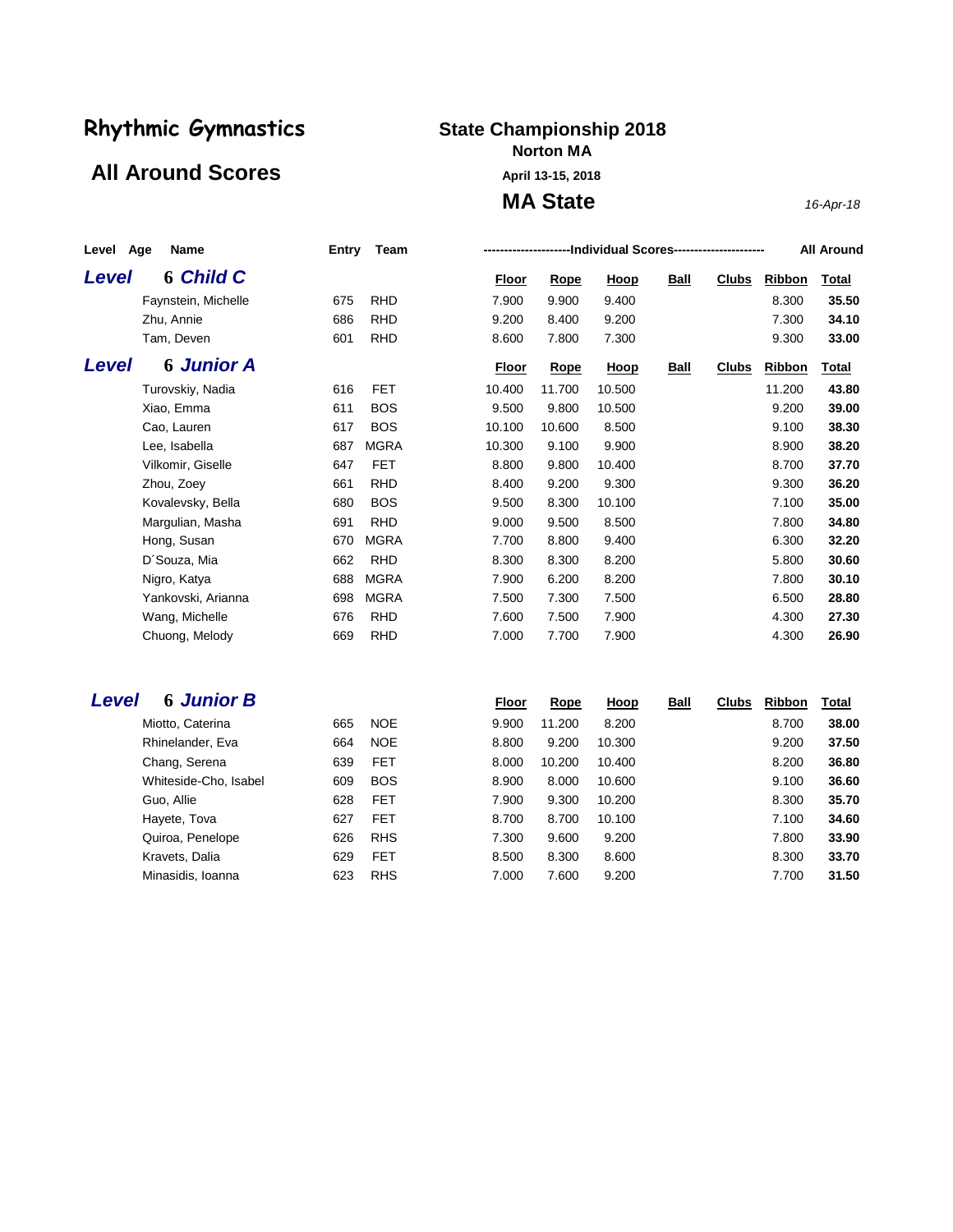### **Norton MA**

All Around Scores **All Around Scores** 

| Level Age<br>Name          | Entry<br>Team      | <b>MA State</b><br>-----------------------Individual Scores----------------------- |             |        |             |        |        |              |  |
|----------------------------|--------------------|------------------------------------------------------------------------------------|-------------|--------|-------------|--------|--------|--------------|--|
| 7 Child C<br>Level         |                    | <b>Floor</b>                                                                       | Rope        | Hoop   | <b>Ball</b> | Clubs  | Ribbon | <b>Total</b> |  |
| Lee, Chloe                 | <b>RHD</b><br>702  | 11.500                                                                             |             | 10.500 | 7.900       | 12.300 |        | 42.20        |  |
| <b>7 Junior A</b><br>Level |                    | <b>Floor</b>                                                                       | <b>Rope</b> | Hoop   | <b>Ball</b> | Clubs  | Ribbon | <u>Total</u> |  |
| Anderson, Zoe              | <b>RHD</b><br>701  | 10.100                                                                             |             | 8.400  | 10.500      | 11.600 |        | 40.60        |  |
| Kim, Jessica               | <b>RHD</b><br>777  | 9.000                                                                              |             | 9.300  | 8.300       | 8.800  |        | 35.40        |  |
| Klimashova, Elena          | <b>RHS</b><br>710  | 8.700                                                                              |             | 10.100 | 9.700       | 6.600  |        | 35.10        |  |
| Trutayeva, Yelyzaveta      | <b>MGRA</b><br>790 | 9.000                                                                              |             | 7.400  | 7.000       | 6.300  |        | 29.70        |  |
| Shaar, Jazmin              | <b>MGRA</b><br>739 | 4.900                                                                              |             | 2.300  | 6.000       | 5.100  |        | 18.30        |  |
| Marchant, Katya            | <b>RHS</b><br>712  |                                                                                    |             |        |             |        |        | 00.00        |  |

| <b>7 Junior B</b><br>Level |     |             | Floor  | Rope | Hoop  | <b>Ball</b> | <b>Clubs</b> | Ribbon | <b>Total</b> |
|----------------------------|-----|-------------|--------|------|-------|-------------|--------------|--------|--------------|
| Kang, Claire               | 703 | <b>RHD</b>  | 11.200 |      | 9.900 | 6.700       | 8.100        |        | 35.90        |
| Ma, Jessie                 | 731 | <b>NOE</b>  | 10.600 |      | 7.900 | 8.500       | 8.500        |        | 35.50        |
| Loomis, Cordelia           | 780 | <b>NOE</b>  | 9.200  |      | 8.300 | 7.500       | 7.600        |        | 32.60        |
| Levinson, Jessica          | 788 | <b>MGRA</b> | 8.700  |      | 8.500 | 6.500       | 8.400        |        | 32.10        |
| Wu, Allison                | 754 | <b>NOE</b>  | 8.200  |      | 8.700 | 4.800       | 9.000        |        | 30.70        |
| Liu, Sophia                | 730 | <b>NOE</b>  | 8.400  |      | 6.100 | 7.100       | 7.800        |        | 29.40        |
| Caruso, Amelie             | 798 | <b>MGRA</b> | 7.400  |      | 7.000 | 7.200       | 7.500        |        | 29.10        |
| Kogan, Anastasia           | 711 | <b>RHS</b>  | 7.800  |      | 5.700 | 6.300       | 9.000        |        | 28.80        |
| Chen, Allysa               | 756 | <b>MGRA</b> | 7.900  |      | 5.800 | 7.500       | 6.500        |        | 27.70        |
| Lee, Abby                  | 786 | <b>MGRA</b> | 7.400  |      | 6.100 | 7.500       | 5.800        |        | 26.80        |
| Kogan, Sabrina             | 765 | <b>FET</b>  | 8.200  |      | 6.800 | 5.000       | 6.700        |        | 26.70        |
| Gamarnik, Alice            | 734 | <b>FET</b>  | 7.500  |      | 6.800 | 4.900       | 7.500        |        | 26.70        |
| Yankovski, Gabriela        | 767 | <b>MGRA</b> | 7.300  |      | 5.600 | 5.200       | 6.100        |        | 24.20        |
| Tverskoy, Nicole           | 713 | <b>FET</b>  | 7.300  |      | 5.400 | 4.200       | 5.700        |        | 22.60        |